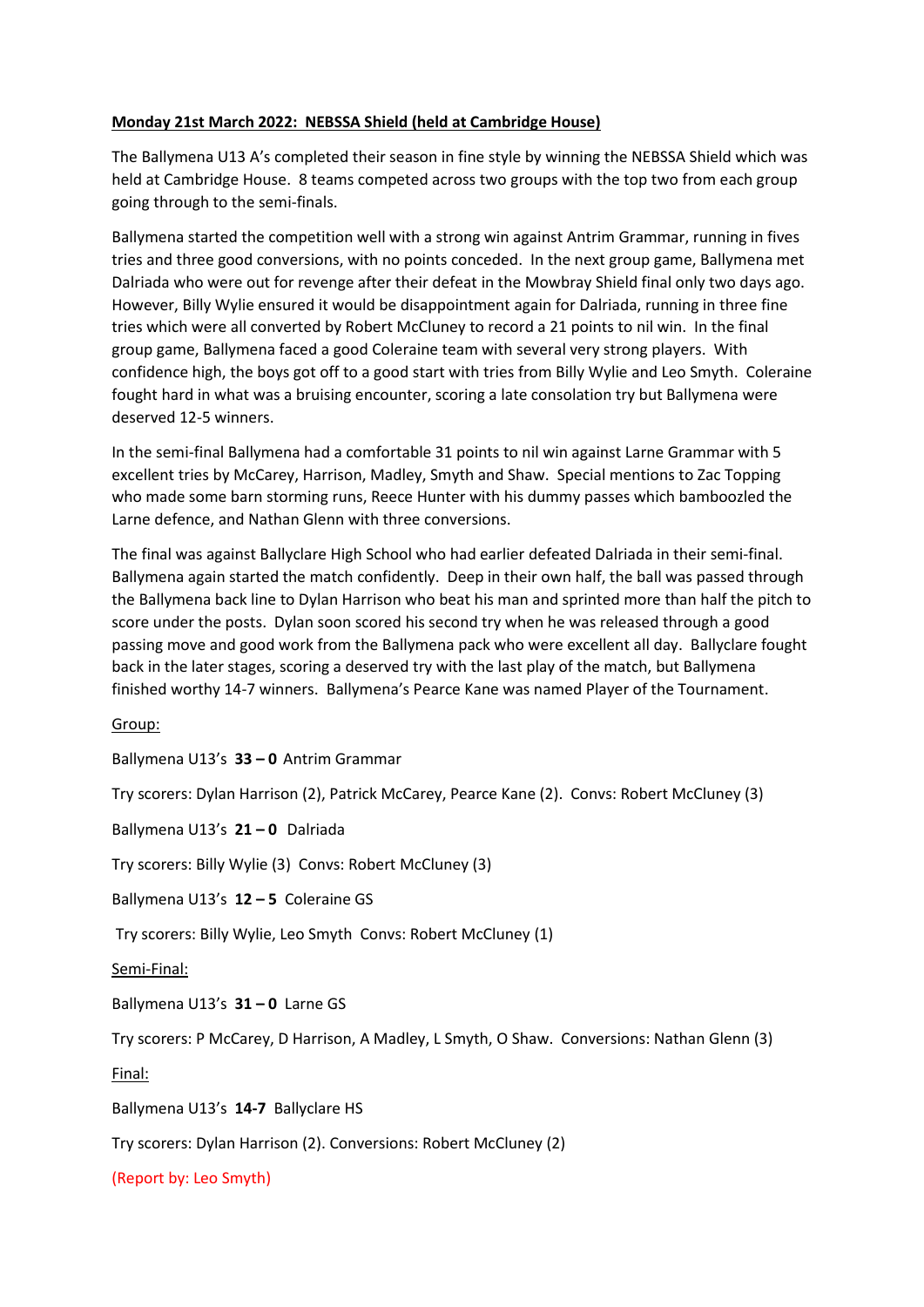

**Saturday 19th March 2022: The Mowbray Shield (held at Foyle College)**

On a beautiful sunny morning, Foyle College hosted the Mowbray Shield Under 13 tournament. Eight teams were split into two groups of four, with the top two teams progressing into the semifinals. The Ballymena team played some excellent rugby in the group stages, defeating City of Derry, Foyle College and Enniskillen to progress as group winners. There were some memorable tries for Billy Wylie, Leo Smyth, Zac Topping, Pearce Kane, Alexander Madley, Patrick McCarey, Ollie Shaw, and Alex Comisky during the group stages.

In the semi-final, Ballymena faced a pumped-up Coleraine team. The Coleraine team used the strong wind to their advantage, kicking into the corners and putting the Ballymena team under some pressure in the early stages. However, the Ballymena boys stayed calm and kept their shape, countering with some running rugby, setting up Patrick McCarey to score an excellent try after a fine run down the wing. Ballymena struck another hammer blow just before half time – Pearce Kane made a strong run into the Coleraine twenty-two which led to a series of rumbles, bringing Ballymena to the 5-metre line. Jamie Gregg called for the overlap and passed out to Billy Wylie who made a good run to score the second try after fantastic build up play. Ballymena closed out the match in the second half with two more fine trys from Ollie Shaw and Billy Wylie. The match was refereed by a strong female official which was a new experience for the boys.

In the final Ballymena faced Dalriada. After two close games earlier in the season, this was expected to be another close encounter. With the wind behind, Ballymena pressed the Dalriada line in the early stages. Leo Smyth picked up the ball from a rumble to cross the line to score the opening try for Ballymena and Billy Wylie converted from a difficult angle. Soon after, Pearce Kane scored a second try for Ballymena, handing off several tackles in the process. The conversion gave Ballymena a 14-nil lead at half time. In the second half the Ballymena team defied the strong wind in their faces. After a strong thirty-yard run, Reuben Skelly set up Billy Wylie who powered through the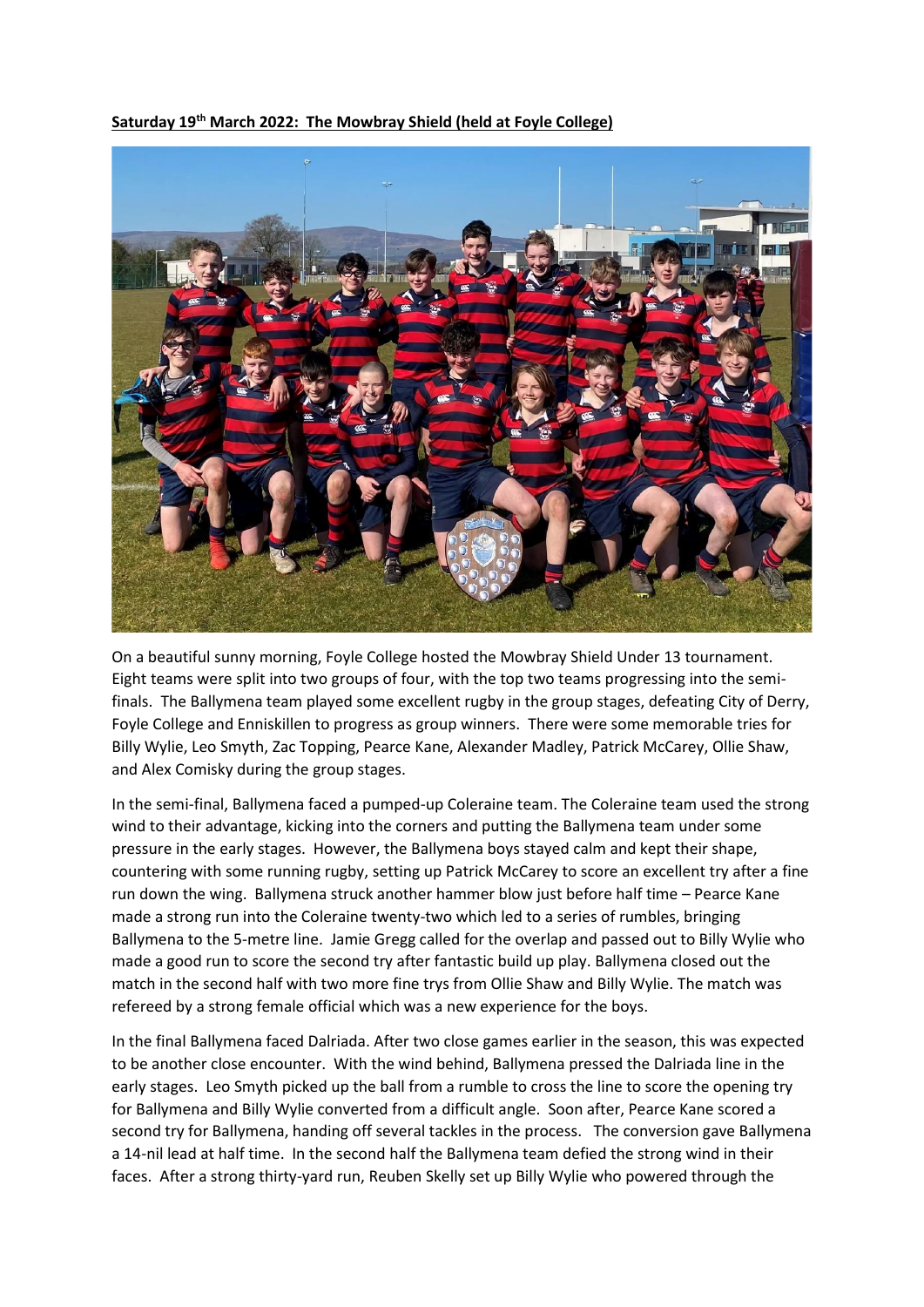Dalriada defence to score the third try which was converted by Robert McCluney to give Ballymena an unassailable lead. Two more well worked tries followed for Ballymena, scored by Dylan Harrison and Billie Wylie again, rounding off another excellent team performance to win the trophy. All members of the squad made strong contributions during the day, including several players who stepped up from the B team. Remarkably, the team did not concede a single point during their five games! (Report by: Leo Smyth)

# Group:

City of Derry **0 – 33** Ballymena U13's

Try scorers: Billy Wylie (3), Leo Smyth, Pearce Kane. Convs: Robert McCluney (4)

Foyle College **0 – 26** Ballymena U13's

Try scorers: A Madley, P Kane, Zac Topping, P McCarey. Convs: Robert McCluney (3)

Enniskillen **0 – 35** Ballymena U13's

Try scorers: D Harrison, B Wylie, P Kane, O Shaw, A Comisky. Convs: Robert McCluney (5)

Semi-Final:

Coleraine GS **0-24** Ballymena U13's

Try scorers: Billy Wylie (2), Patrick McCarey, Ollie Shaw Conversions: Robert McCluney (2)

Final:

Dalriada **0-35** Ballymena U13's

Try scorers: L Smyth, P Kane, D Harrison, B Wylie (2). Conversions: R McCluney (3), B Wylie (2)

## **Thursday 10th March 2022: Methody U13's Cup**

On a sunny day, 8 teams competed in the Methody U13 Cup. The format was two groups of four teams competing in 20 minute games, with the top two teams from each group qualifying for the semi-finals. In the Ballymena group was Wallace, Enniskillen and Belfast Inst.

The Ballymena boys started well with a narrow win against a strong Enniskillen team, with Ruari Sims scoring in the corner after teamwork coming from a penalty. Ballymena held on with some trademark defending in the second half to get the vital win.

The next game against Wallace was more comfortable, with Patrick McCarey scoring a brace of tries. There were also tries for Alexander Madley and Pearce Kane and two conversions for Robert McCluney. Wallace scored a consolation try.

In the last group game against Belfast Inst, the final score line did not reflect the closeness of the match. Ballymena were inches away from scoring the opening try and had much of the possession in the first half. Inst scored a counter attacking try just before half time. Ballymena tired in the second half with Inst scoring two further tries.

In the semi- final, Ballymena faced Methody who they had beaten two matches to one during the regular season. Perhaps encouraged by their home support, Methody were very physical, scoring tries either side of half time. Ballymena played some great flowing rugby during the second half but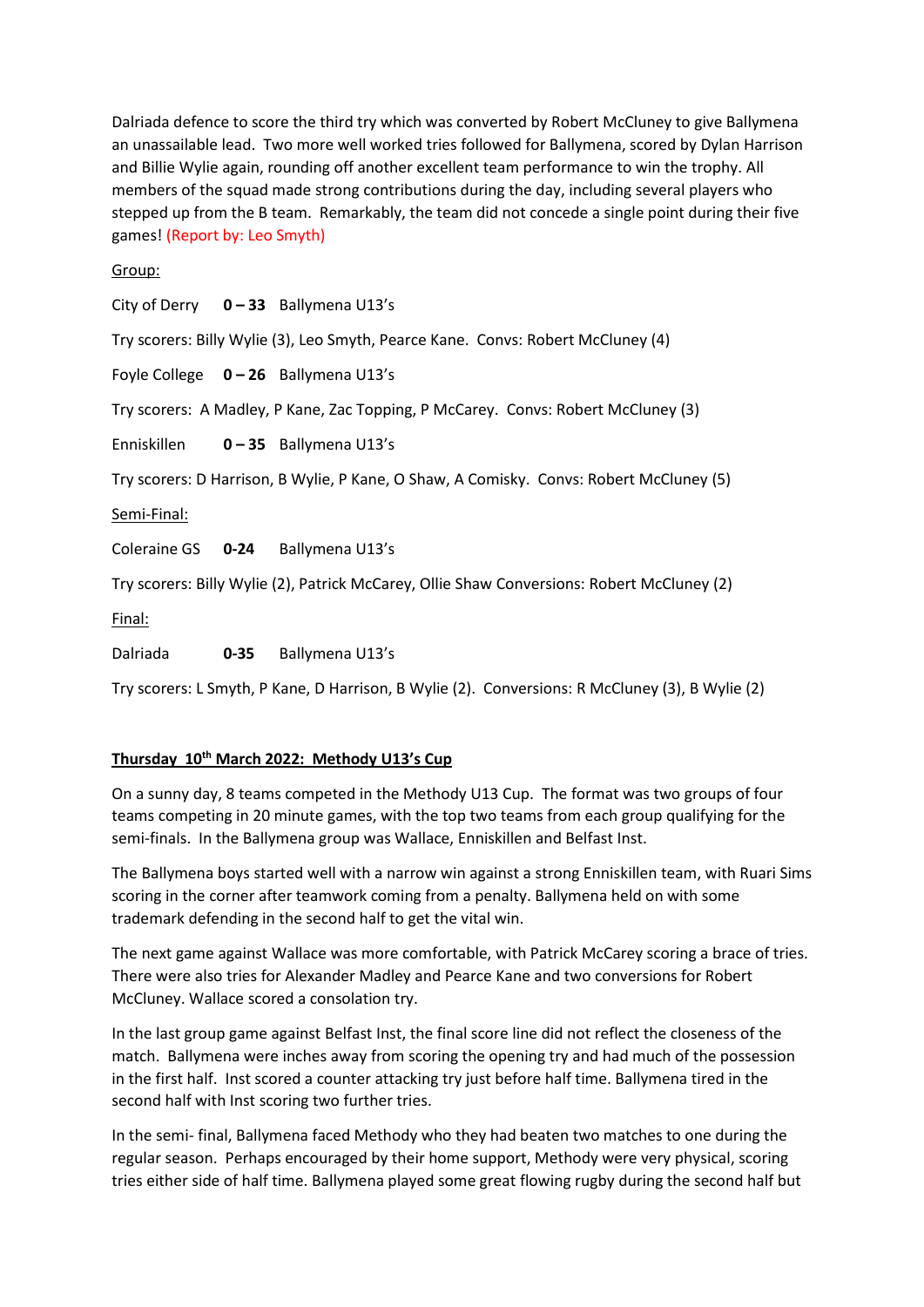were frustrated by the Methody defence. The game did end positively though with Dylan Harrison running the length of the pitch to score for Ballymena with the last play of the game.

The Ballymena boys were a bit disappointed but there were lots of positives from their first tournament. Methody and Belfast Inst went on to share the Cup in the final. (Report by: Leo Smyth)

| Group:              |                  |                                                                                                                      |  |  |  |
|---------------------|------------------|----------------------------------------------------------------------------------------------------------------------|--|--|--|
| Enniskillen         | $0 - 5$          | Ballymena U13's (Try scorers: Ruari Sims)                                                                            |  |  |  |
| Wallace             | 7-24             | Ballymena U13's (Try scorers: Pearce Kane, Alexander Madley, Patrick<br>McCarey 2). Conversions: Robert McCluney (2) |  |  |  |
| <b>Belfast Inst</b> | $19-0$           | Ballymena U13's                                                                                                      |  |  |  |
| Semi-Final:         |                  |                                                                                                                      |  |  |  |
| Methody             | 14-7<br>McCluney | Ballymena U13's (Try scorers: Dylan Harrison) Conversions: Robert                                                    |  |  |  |

# **Saturnday 5th March 2022: Campbell College U13A's 5-24 Ballymena U13A's**

On a beautiful sunny morning in Belfast, Ballymena U13A's defeated their Campbell counterparts 24- 5. Patrick McCarey opened the scoring with a fine run down the wing after some good passing through the backs. After a great run from Pearce Kane and some good link up play, Jamie Gregg exploited the space down the right flank to score Ballymena's second try. Patrick McCarey scored the third try just before half time after more good handling from the backs. In the second half, a brilliant solo try from Billy Wylie closed out the game. Robert McCluney added to Campbell's misery by scoring his second conversion. Perhaps Ballymena took their foot off the gas, with Campbell having a good spell at the end of the game and scoring a consolation try. Honourable mentions to Zac Topping who made many bursting runs through the Campbell defence and Ethan Chen who came on in the second half for his debut. With 15 wins, 1 draw and 3 losses, this was the last game of the regular season. We look forward to the upcoming Methody Cup tournament and the chance to defeat Belfast Inst who are the only team that Ballymena have not yet beaten.

### (Report by: Leo Smyth)

**Try scorers**: Patrick McCarey (2), Jamie Gregg (1), Billy Wylie (1)

**Conversions:** Robert McCluney (2)

### **Saturday 26th February 2022: RBAI U13A's 12-10 Ballymena U13A's**

The U13A's narrowly lost a very evenly contested match 12-10 away to RBAI. Ballymena scored first just before half time after some crisp passing fed the ball to Patrick McCarey who jinked through the RBAI defenders to break through and score. RBAI started the second half brightly, with their dangerous centre scoring a fine individual try under the posts. They followed this up soon after with a second try. The Ballymena heads did not drop. After several close attempts through rumbles, Ollie Shaw drove over to score in the corner to make it two tries for each team. This led to a very tense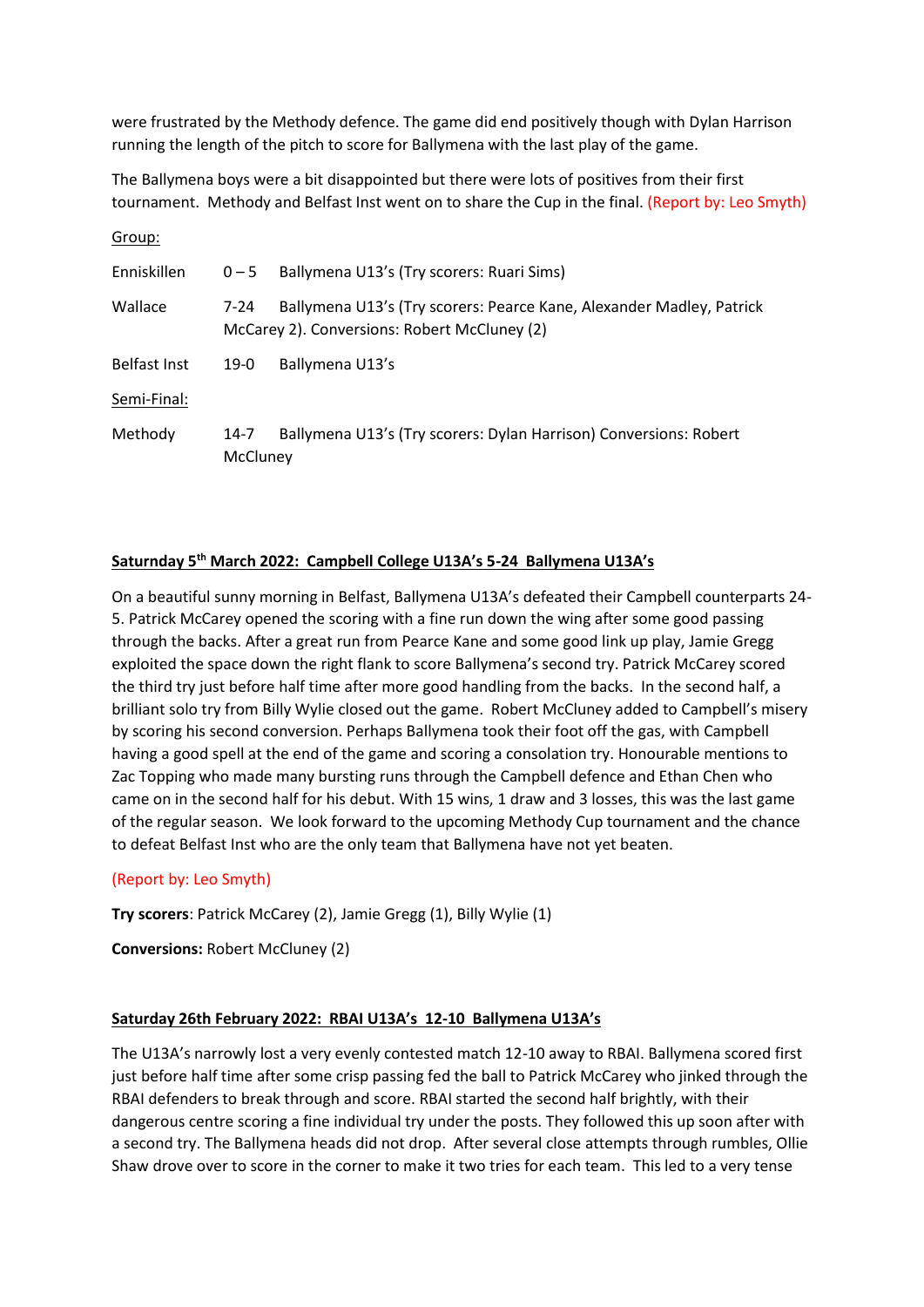final few minutes but RBAI held on for the win with their one conversion proving crucial in the windy conditions. (Report by: Leo Smyth)

**Try scorers**: Patrick McCarey (1), Ollie Shaw (1)

**Conversions:** None

# **Monday 7th February 2022: Dalriada U13A's 7-7 Ballymena U13A's**

The U13A's played out a hard fought 7-7 draw with Dalriada. Dalriada were out for revenge, having narrowly lost to Ballymena earlier in the season. Dalriada scored first, intercepting a Ballymena pass. Despite numerous attacks and pressure, Ballymena could not break through in the first half. Dalriada started stronger in the second half, but the Ballymena boys defended resolutely. Things began to click for Ballymena in the final quarter of the game. Ruari Simms broke through the Dalriada line to set up Dylan Harrison who finished superbly, scoring under the posts. Ballymena almost scored again in the final seconds to win it, but overall a draw was a decent result.

# (Report by: Leo Smyth)

**Try scorers**: Dylan Harrison (1)

**Conversions:** Robert McCluney (1)

# **Saturday 22nd January 2022: Ballymena U13A's 24-0 Methody U13A's**

The U13A's battled to a 24 points to nil victory over Methody. This was probably the most anticipated fixture of the season, with both teams having one victory each from earlier matches in the season. There was no score after 15 minutes despite both teams playing good rugby. The deadlock was broken by Billy Wylie who powered through for an excellent try for Ballymena which he converted himself. A hard-earned second try was scored by Leo Smyth after good work by the forwards, giving Ballymena a 12 points to nil advantage at half time. The Ballymena boys' heads were up at the start of the second half and a lovely team move saw the ball pass through the back line and finished off superbly by Patrick McCarey on the wing. After sustained pressure on the Ballymena try line, the Methody hearts were broken when Billy Wylie ran almost the full length of the pitch to score Ballymena's fourth try which Nathan Glenn converted. (Report by: Leo Smyth)

**Try scorers**: Billy Wylie (2), Leo Smyth (1), Patrick McCarey (1)

**Conversions:** Billy Wylie (1) Nathan Glenn (1)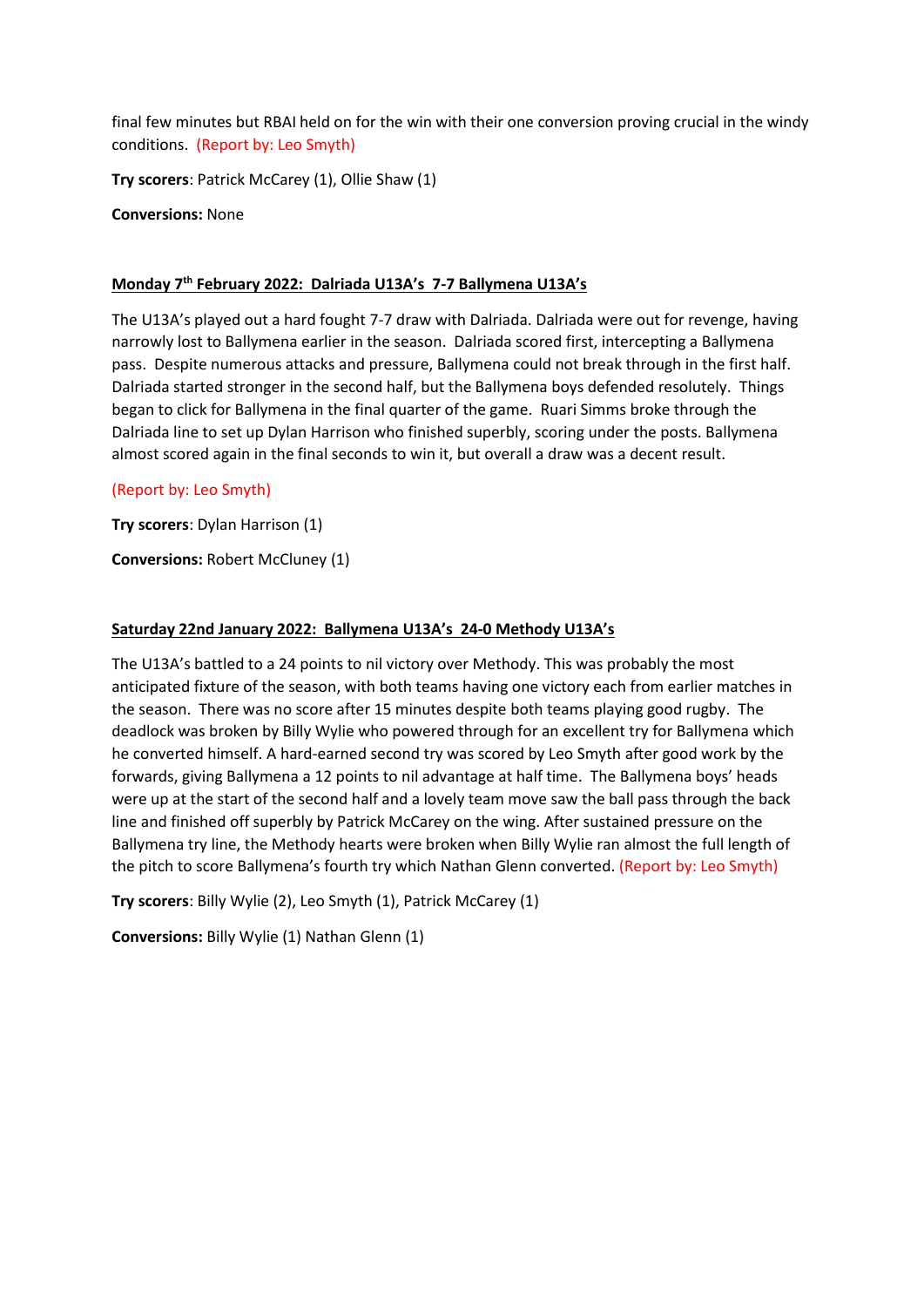

# **Saturday 15th January 2022: Sullivan Upper U13A's 5-17 Ballymena Academy U13A's**

The U13A's continued their winning streak with a 17 points to 5 away victory over Sullivan Upper. Several regular players were missing due to injuries or Covid. This gave an opportunity to some players to step up from the B team, all of whom performed well. The score line flattered Sullivan slightly as Ballymena were 'held up' when crossing the try line on five occasions – the Ballymena boys believed at least two of these were legitimate tries! Pearce Kane put in another strong performance, scoring two tries and there was a trademark sprint down the wing and score from Patrick McCarey after the Ballymena pack stole the ball in the scrum on their own line. Sullivan never gave up and scored a consolation try near the end of the game. (Report by: Leo Smyth)

**Try scorers**: Pearce Kane (2), Patrick McCarey (1)

**Conversions:** Robert McCluney (1)

# **Wednesday 15th December 2021: Ballymena Academy U13A's 14-12 Dalriada U13A's**

The U13A's completed a narrow victory by 14 points to 12 over the previously unbeaten Dalriada. The match was played under floodlights at Eaton Park which added to the occasion. After a period of continued pressure, the forwards created an overlap which the backs took advantage of with some quick passing to allow Patrick McCarey to score a well worked try. Dalriada came back with a try of their own before Ollie Shaw scored a second try for Ballymena after another good team move. In the second half Dalriada got a converted try with two minutes to go to set up a tense finale but Ballymena held on for a hard-fought win. Both teams enjoyed some food together afterwards in the clubhouse. (Report by: Leo Smyth)

**Try scorers**: Patrick McCarey (1), Ollie Shaw (1)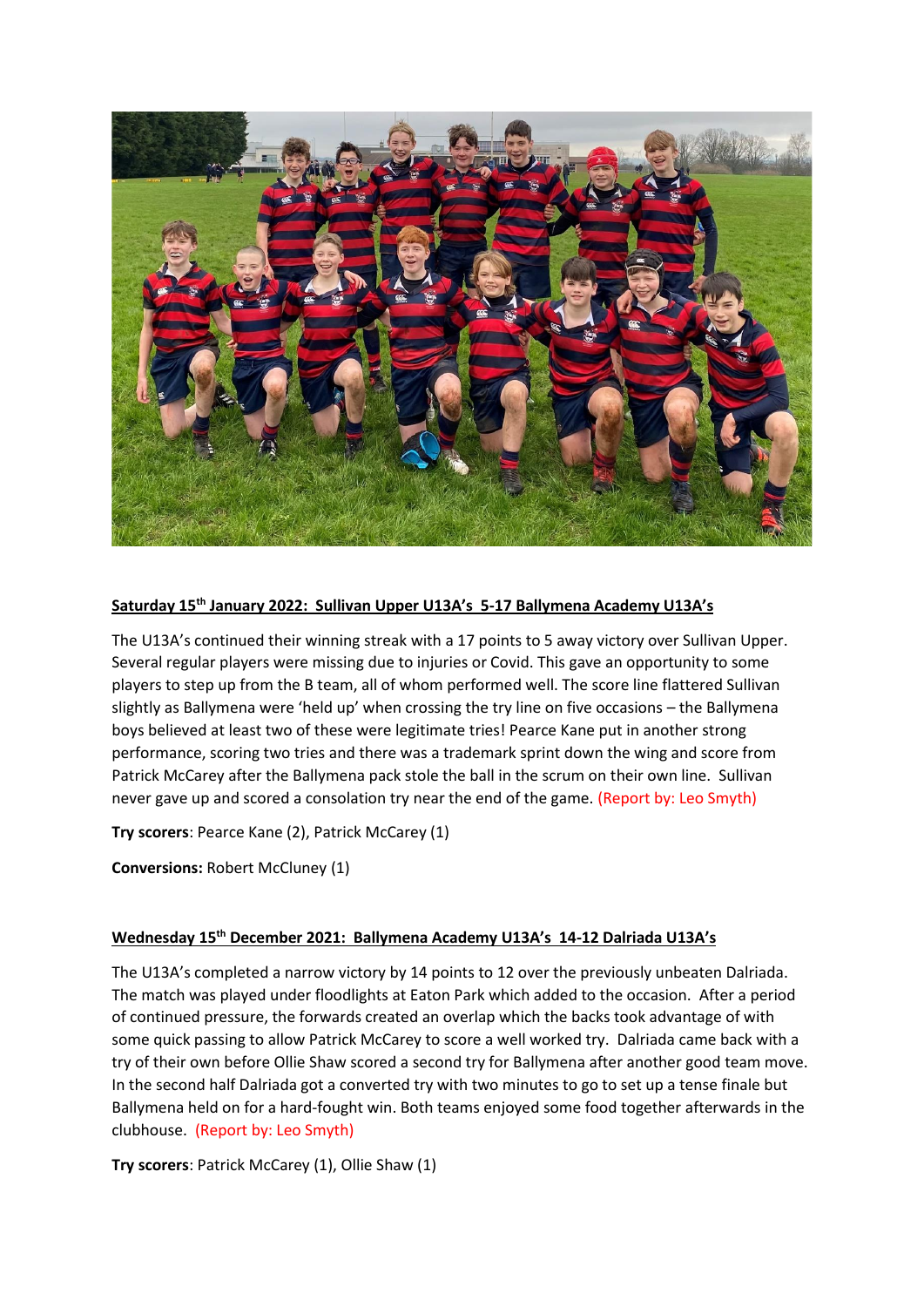**Conversions:** Robert McCluney (2)

## **Saturday 11th December 2021: Campbell College U13A's 12-26 Ballymena Academy U13A's**

The U13A's notched up another good away victory with a 26 points to 12 win over Campbell College. The home team started strongly, scoring the first two tries of the match. Ballymena showed good character to battle back well with two tries of their own before half time – both scored by the impressive Billie Wylie. Ballymena had the momentum in the second half, with Patrick McCarey scoring after a jinking run down the left wing. The win was sealed with Pearce Kane forcing his way over the line after a series of rumbles and good work by the forwards. (Report by: Leo Smyth)

**Try scorers**: Billy Wylie (2), Patrick McCarey (1), Reuben Skelly (1)

**Conversions:** Billy Wylie (3)

# **Saturday 4th December 2021: Wallace H.S. U13A's 0-41 Ballymena Academy U13A's**

On a cold and blustery morning in Lisburn, Ballymena Academy U13A's defeated their Wallace counterparts by 41 points to nil. Five first half tries saw Ballymena take a commanding lead in the match. The Wallace team defended strongly in the second half, with only two further Ballymena scores despite constant pressure on their try line. It was a solid team performance from Ballymena, with special mention to Billy Wylie who scored 4 tries. (Report by: Leo Smyth)

**Try scorers**: Billy Wylie (4), Dylan Harrison (1), Pearce Kane (1), Ollie Shaw (1)

**Conversions:** Billy Wylie (1)